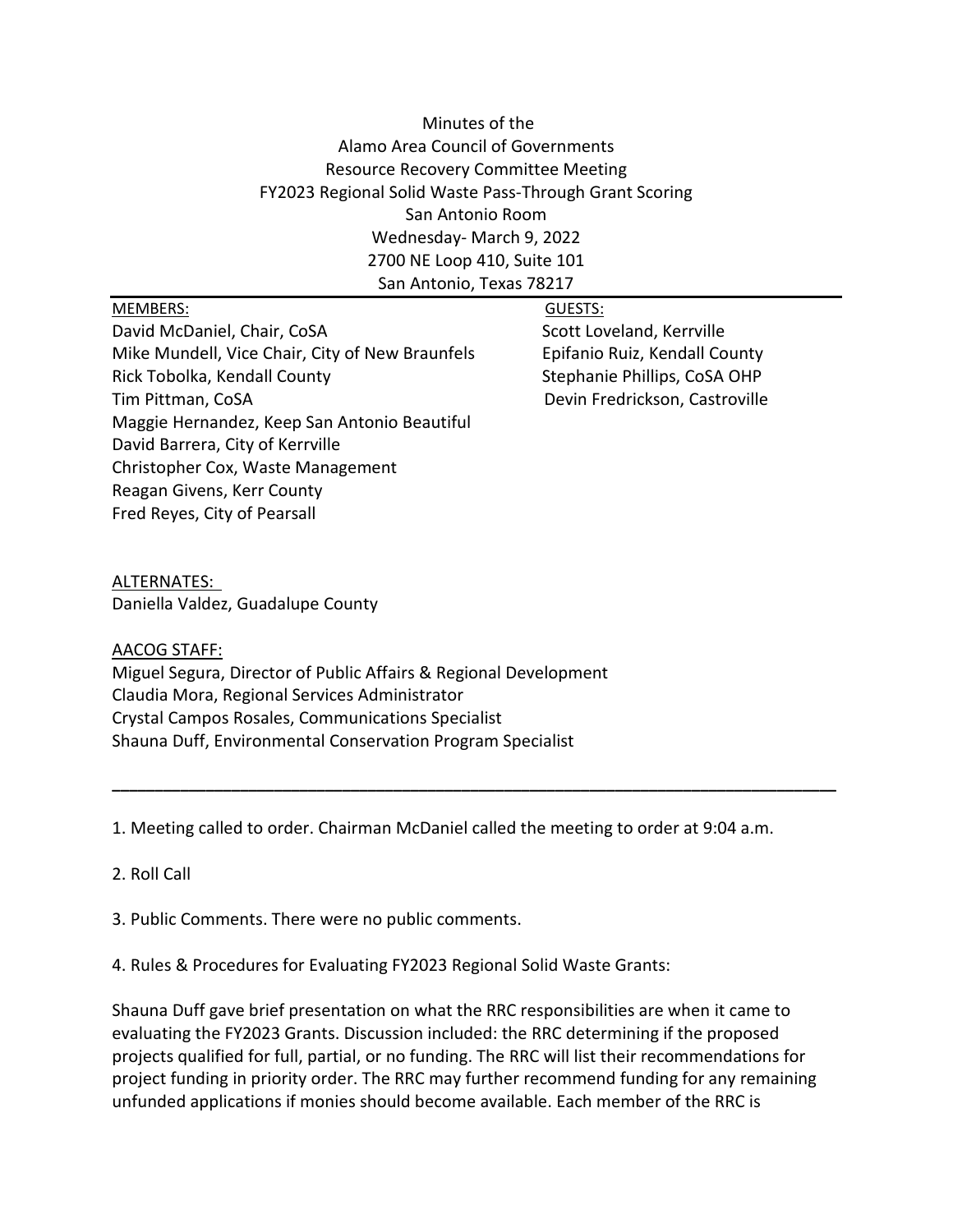prohibited from voting on an application that comes from their own organization and may not present the presentation for their proposal. Projects are submitted for funding until all funds are expended. Ranking will be used as a starting point in the allocation of funds.

5. Conflict of Interest Form:

The forms were distributed and signed by the RRC members and collected by AACOG staff (Shauna Duff).

6. Q & A for FY2023 Solid Waste Pass-Through Grants:

A. City of Castroville FY23: \$33,200.00

Devin Fredrickson presented on a Incinerator.

B. Kendall County FY23: \$25,000.00 Cash Match\$25,000.00

Epifanio Ruiz presented on a HHW Curbside Collection.

C. City of Kerrville FY23: \$25,000.00 Cash Match: \$21,000.00 In-Kind Match: \$1,540.00

Scott Loveland present on a HHW Curbside Collection.

D. AACOG FY23: \$20,000.00 In-Kind Match: \$6,000.00

Claudia Mora presented on the Rebuild of AACOG's Closed Landfill Inventory.

| E. CoSA OHP FY23: \$150,000.00 | Cash Match: \$30,000.00    |
|--------------------------------|----------------------------|
|                                | In-Kind Match: \$20,000.00 |

Stephanie Phillips presented on a construction plan to outfit existing buildings to establish a City Materials Innovation Center at Port San Antonio.

#### 7. Scoring and Ranking

The RRC thoroughly scored and ranked each FY2023 Grant Application. The RRC scores included AACOG Staff grant scores.

## **FUNDED TCEQ GRANTS 2023 Biennium**

**A. City of Castroville FY2023 (Incinerator) -Score: 56.63** Requested Fund: \$33,200.00 Cash Match: \$0 Recommended: \$33,200.00 In-Kind Match: \$0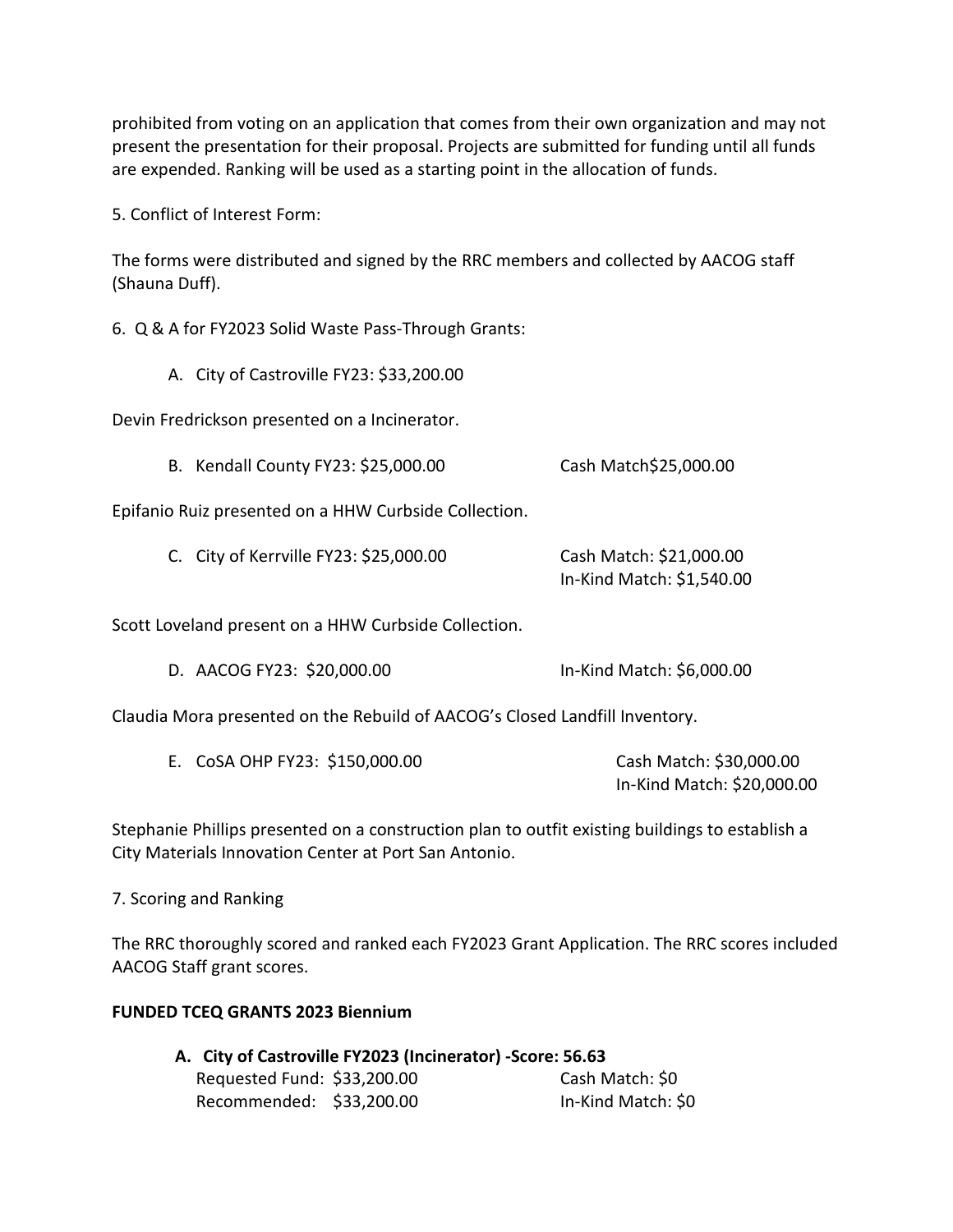Mike Mundell made a motion to fully fund the City of Castroville's project on the purchase of an Incinerator contingent, on the City meeting TCEQ's rules and requirements. Fred Reyes made a second to the motion. The motion carried.

|                             | B. Kendall County FY2023 (HHW Collection)-Score: 63.00 |                         |
|-----------------------------|--------------------------------------------------------|-------------------------|
| Requested Fund: \$25,000.00 |                                                        | Cash Match: \$25,000.00 |
| Recommended: \$20,000.00    |                                                        | In-Kind Match: \$0      |

Mike Mundell made a motion to partially fund Kendall County as the project meets the goals of the AACOG's Regional Solid Waste Management Plan. Reagan Givens made a second to the motion. The motion carried with Rick Tobolka abstaining from the vote.

| C. City of Kerrville FY2023 (HHW Collection)-Score: 70.50 |                           |
|-----------------------------------------------------------|---------------------------|
| Requested Fund: \$25,000.00                               | Cash Match: \$21,000.00   |
| Recommended: \$20,000.00                                  | In-Kind Match: \$1,540.00 |

Mike Mundell made a motion to partially fund the City of Kerrville as the project meets the goals of the AACOG's Regional Solid Waste Management Plan. Fred Reyes made a second to the motion. The motion carried with David Barrera and Reagan Givens abstaining from the vote.

|                              | D. Alamo Area Council of Governments FY2023 (SRR CLI Rebuild) -Score: 51.75 |  |
|------------------------------|-----------------------------------------------------------------------------|--|
| Requested Funds: \$20,000.00 | Cash Match: \$0                                                             |  |
| Recommended: \$20,000.00     | In-Kind Match: \$6,000.00                                                   |  |

Reagan Givens made a motion to fully fund the Alamo Area Council of Governments as the project meets the goals of the AACOG's Regional Solid Waste Management Plan. Tim Pittman made a second to the motion. The motion carried.

| E. CoSA OHP FY2023 (SRR Deconstruction Project)-Score: 78.50 |                            |
|--------------------------------------------------------------|----------------------------|
| Requested Fund: \$150,000.00                                 | Cash Match: \$30,000.00    |
| Recommended: \$70,000.00                                     | In-Kind Match: \$20,000.00 |

Mike Mundell made a motion to partially fund the City of San Antonio Office of Historic Preservation FY2023 project. The project meets the goals of the AACOG's Regional Solid Waste Management Plan. David Barrera made a second to the motion. The motion carried with David McDaniel and Tim Pittman abstaining from the vote.

**Mike Mundell made a motion to give the remaining funds of \$11,800.00 to the City of San Antonio Office of Historic Preservation. Maggie Hernandez made a second to the motion. The motion carried.**

8. Next Meeting Date: TBD